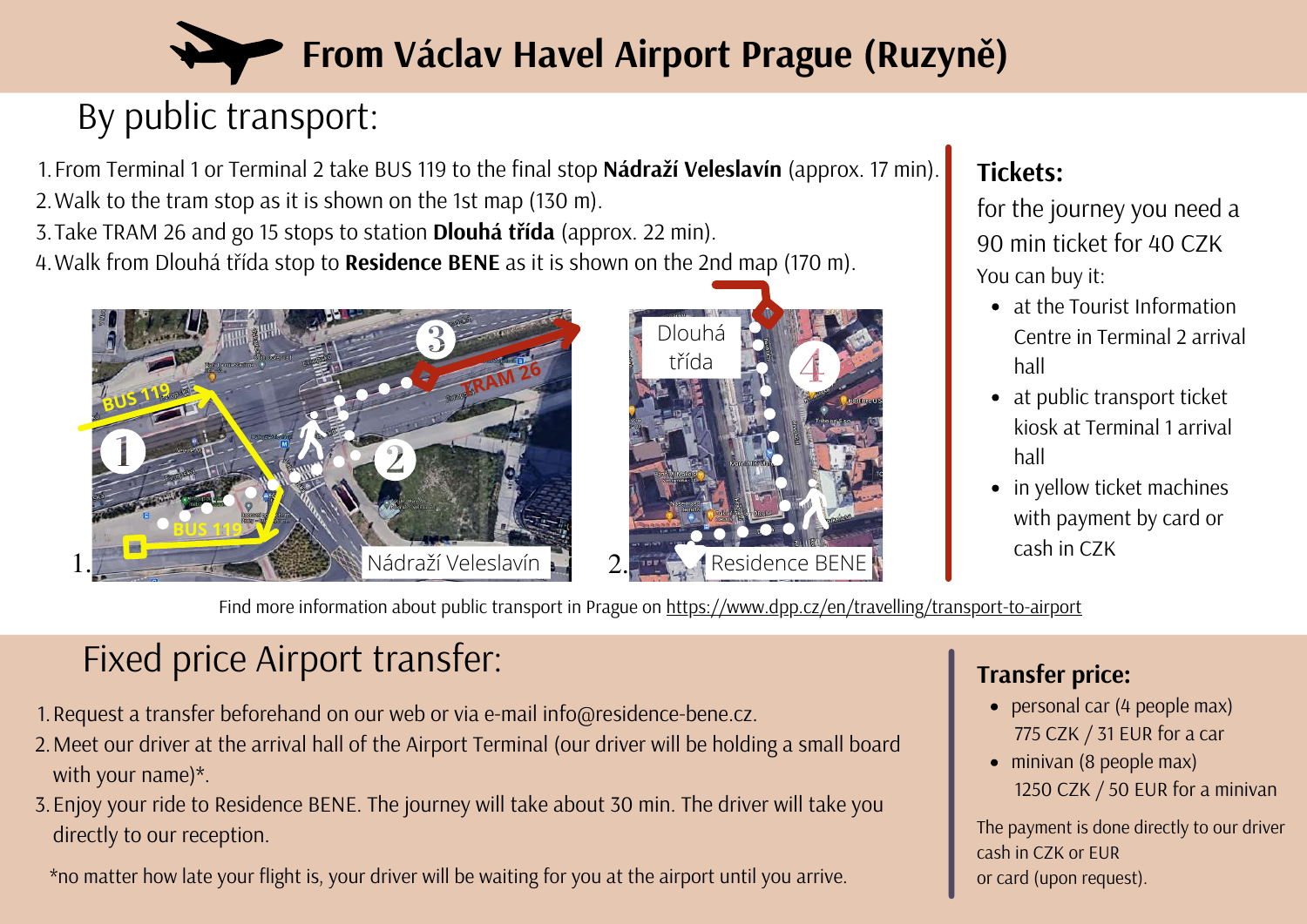

# By public transport:

1. Exit the Main Railway Station building (Hlavní Nádraží). Head to the right through a park to a tram stop according to the 1st map (300 m).

Take TRAM 15 or 26 to station **Dlouhá třída** (3 stops - approx. 5 min). 2.

From Dlouhá třída station walk to **Residence BENE** as it is shown on the 2nd map (100 m). 3.



Find more information about public transport in Prague on https://www.dpp.cz/en/timetables

### **Tickets:**

for the journey you need a 30 min ticket for 30 CZK You can buy it:

- at the Tourist Information Centre at the Main Train Station hall
- in yellow ticket machines by the metro entrance at the arrival hall with payment by card or cash in CZK

## Fixed price transfer:

1. Request a transfer beforehand on our web or via e-mail info@residence-bene.cz.

- Meet our driver at the Main Train Station arrival hall next to Burger King (our driver will be 2. holding a small board with your name)\*.
- Enjoy your ride to Residence BENE. The journey will take about 6 min. The driver will take you 3. directly to our reception!

\*no matter how late your train or bus is, your driver will be waiting for you until you arrive.

### **Transfer price:**

- personal car (4 people max) 250 CZK / 11 EUR for a car
- minivan (8 people max) 450 CZK / 19 EUR for a minivan

The payment is done directly to our driver cash in CZK or EUR or card (upon request).